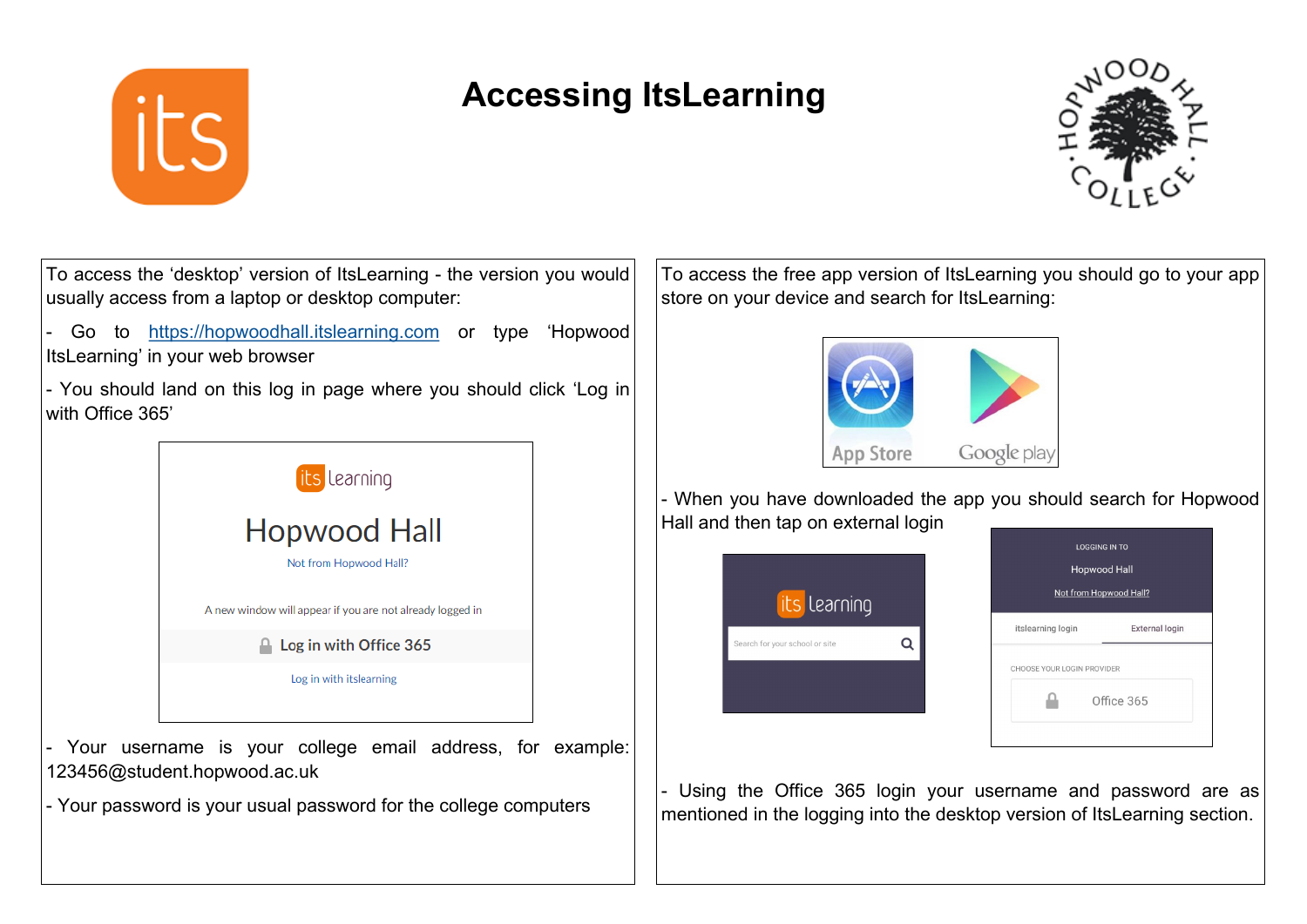

## A basic guide to **ItsLearning** for learners - Desktop version

### When you first log into **ItsLearning** (*desktop version*) here is an **example** of the page you will usually see...



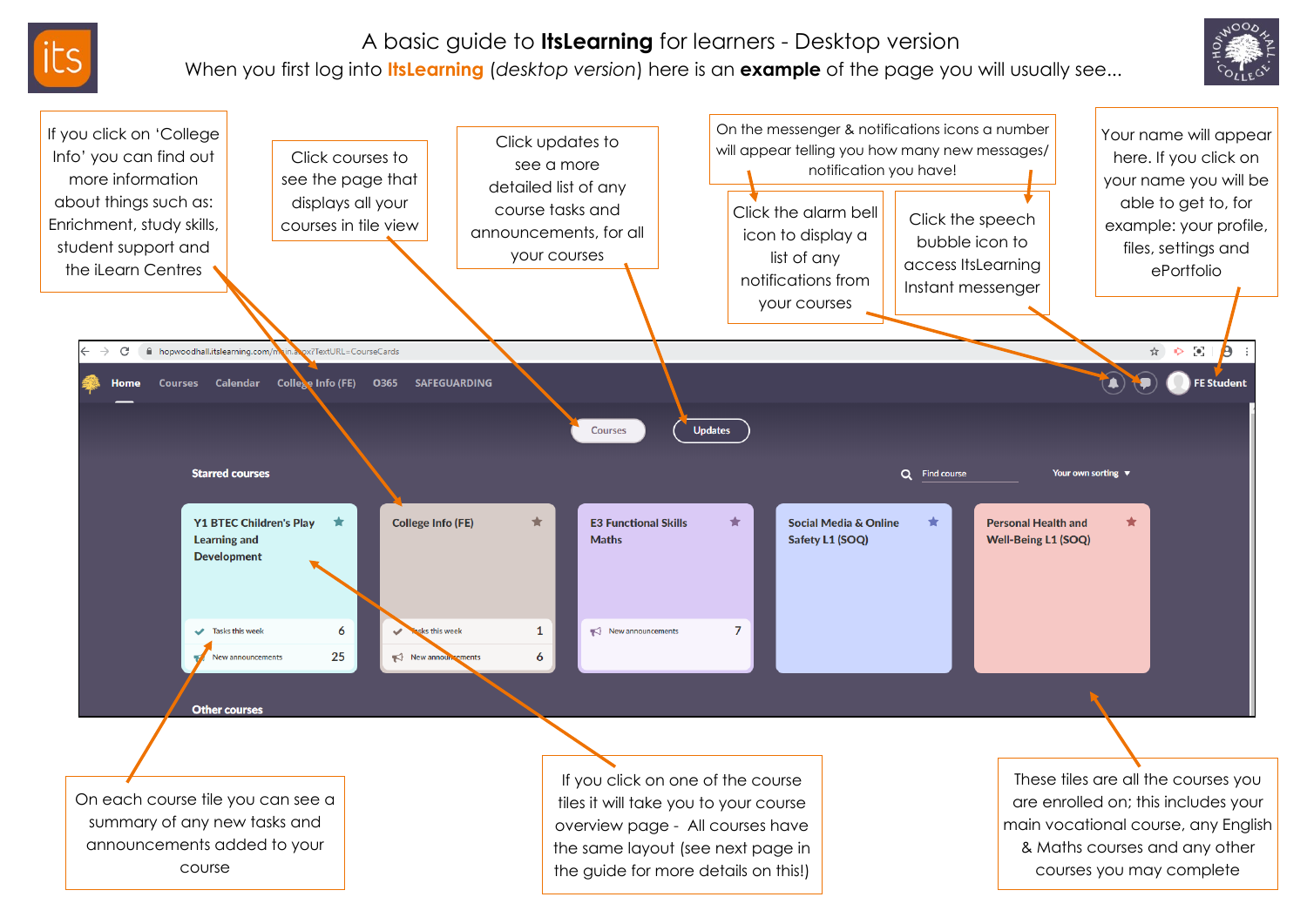#### **ItsLearning** course overview page for learners - *Desktop version example*

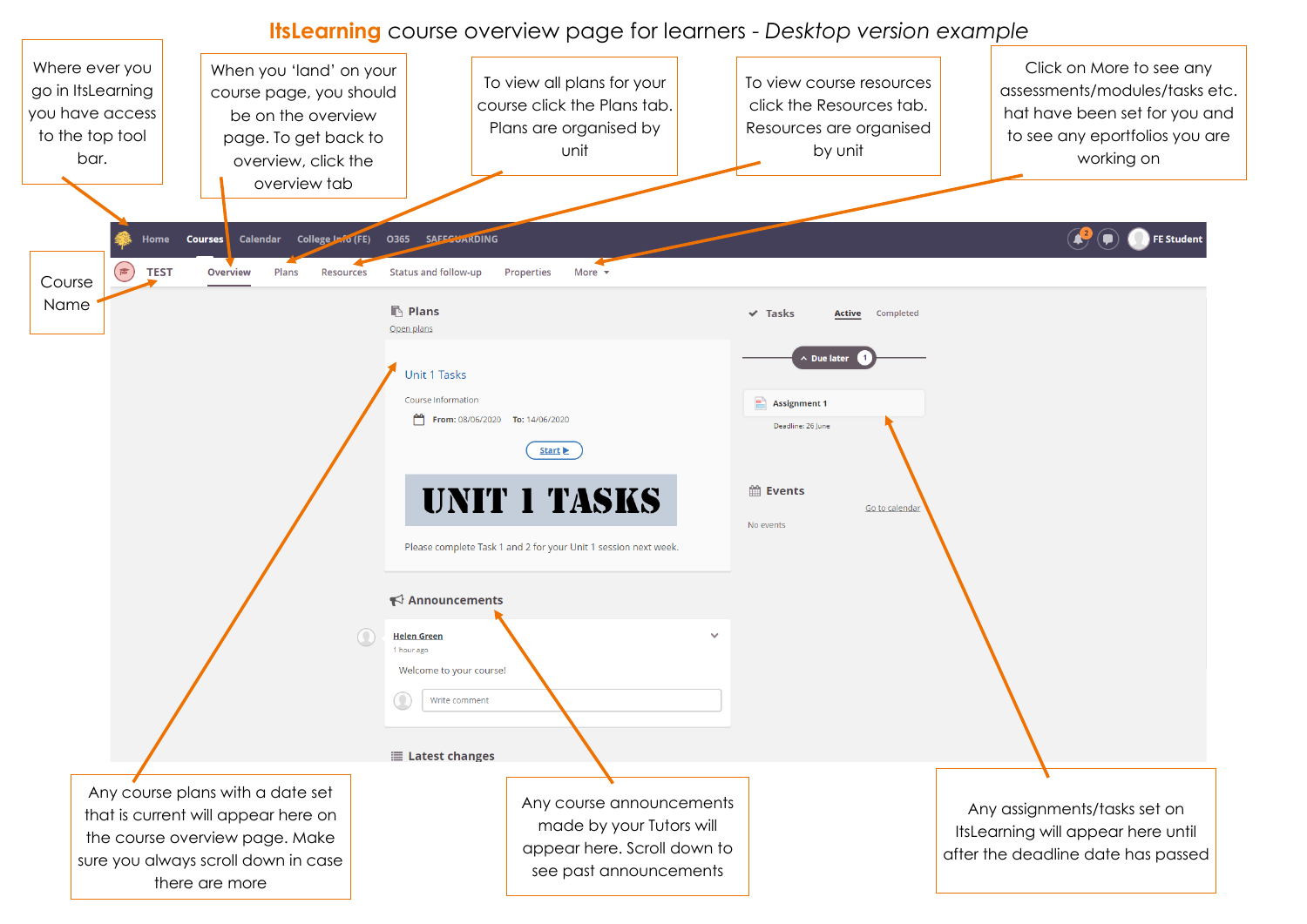

## A basic guide to **ItsLearning** for learners - App version

When you first log into **ItsLearning** (*app version*) here is an **example** of the page you will usually see...